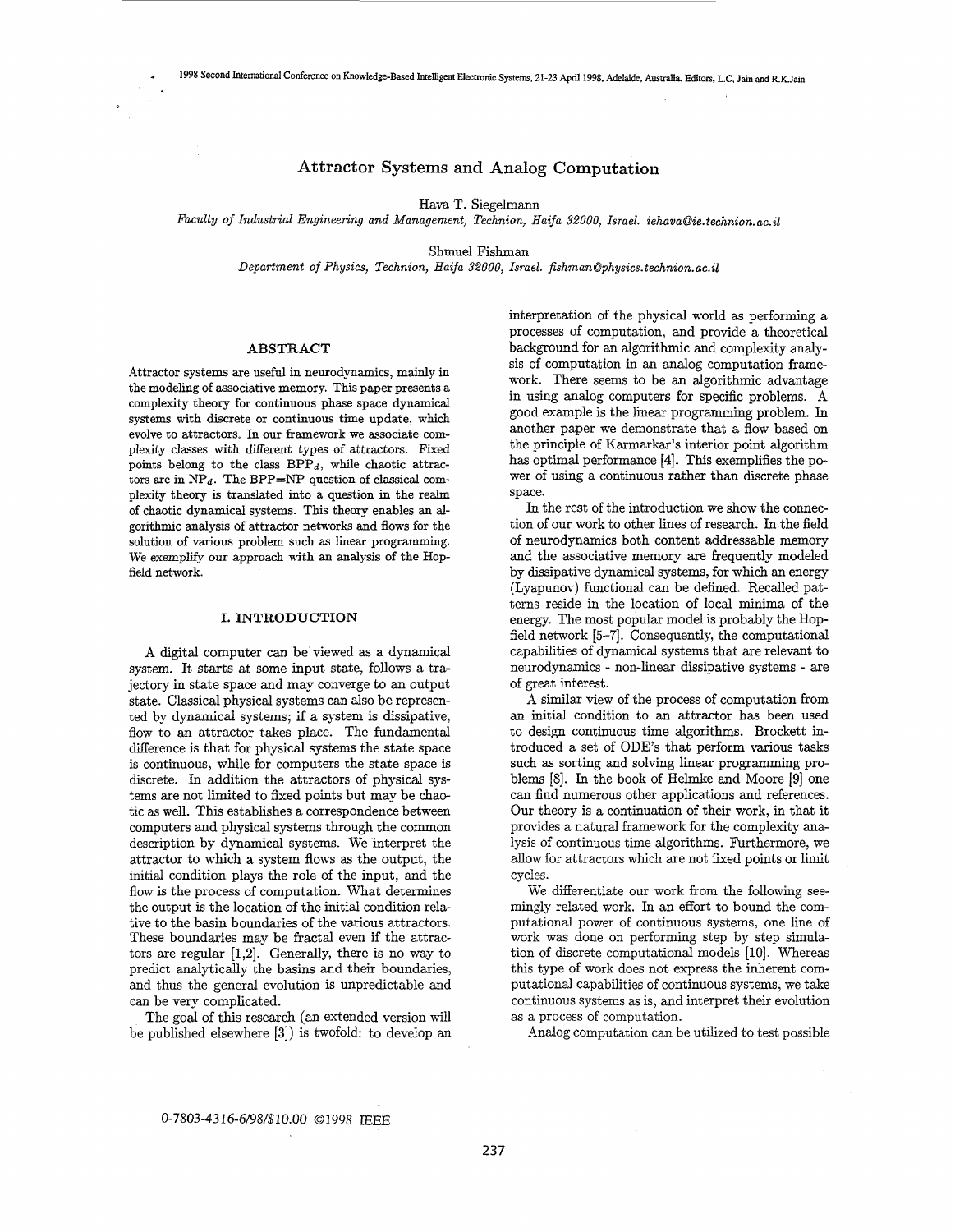theoretical limitations of the "physical Church-Turing thesis" **[ll]** that states that the computational capabilities of any physical device should not exceed (in idealization) that of a Turing machine **[12].** If a device that computes problems that cannot be computed by the Turing machine (and therefore digital computers) is found, it will challenge the "physical Church-Turing thesis" and will therefore be of great interest. Some theoretical analog models of computation have the capability of computing beyond the **Turing** limit **[13,14],**  but no realizable super-Turing system has been noted. We do not suggest the current work **as** providing a step towards the identification of super-Turing natural systems. We rather concentrate on perceiving physical systems **as** efficient special purpose computers.

## **1.1 The Dynamical Model**

A dynamical system is defined by a set of equations that allow to predict the evolution. Such systems may be continuous in time, e.g.<br>  $\frac{d\mathbf{x}}{dt} = \mathbf{F}(\mathbf{x}(t))$ 

$$
\frac{d\mathbf{x}}{dt} = \mathbf{F}(\mathbf{x}(t))\tag{I.1}
$$

where  $x(t)$  is a *d*-dimensional vector and **F** is a *d*dimensional vector function of *x.* They can also take the form of a map:

$$
\mathbf{x}_{n+1} = \mathbf{T}(\mathbf{x}_n). \tag{I.2}
$$

Maps can be related to physical systems defined by continuous equations like **(1.1)** by a *Poincare' map*  **[15],** by the *stroboscopic map* and in various other ways. For the stroboscopic map, the position is monitored in intervals of length  $\tau$ , namely at times  $t = n\tau$ , where *n* is an integer. Our results will be presented for continuous systems but they hold for maps **as** well **[31.** 

Dynamical systems can be classified into two classes. *Hamiltonian* systems which preserve the volume of their phase space. For *dissipative systems,* on the other hand, the phase space volume decreases in time. As a consequence, dissipative systems typically are characterized by the presence and the nature of attractors.

An attractor may be either regular, for example a fixed point or a limit cycle; it may also be chaotic. The region of phase space that **flows** to a certain attractor is called the basin of attraction **[15-171.** These basins are separated by basin boundaries; the basin boundaries are either smooth or fractal.

An attractor is called chaotic if the following two conditions exist: **(1)** Locally, the separation between most nearby pairs of points that reside on the attractor grows apart exponentially; (2) The attractor is

bounded in phase space. Because of this exponential growth, prediction becomes exponentially **diffi**cult. Their irregularity is part of the intrinsic dynamics **as** opposed to the case of stochastic systems.

Our interest is in physically realizable, dissipative dynamical systems with the extra feature that *the convergence to the attractor is exponentially fast.*  This last requirement does not constrain our theory much because such systems are abundant in nature, although other possibilities exist (see **[3]).** These **re**quire vanishing Lyapunov exponent, that is an additional constraint, and therefore these possibilities are scarce. We also assume that the initial conditions are not in the vicinity of the boundaries. This is true for most initial conditions in presence of isolated attractors. In this simplified model the richness of computation stems from the physical complexity of the attractors. More general cases are of great interest and should be considered in future **work.** 

## **1.2** The **Computational Model**

The following computational question will be examined: starting from some point in phase space, to which attractor will the trajectory flow? Our purpose is to evaluate the computability and to estimate the computational difficulty (e.g. P, NP, etc.), involved in answering this question for various types of dynamical systems.

We define a computation for general dissipative dynamical systems **as** follows. The initial condition corresponds to the input. The system evolves until approaching an attractor. Because the actual convergence to an attractor takes an infinite time, we do not require complete convergence but rather define that the calculation is completed when an  $\epsilon$ -vicinity of the attractor is approached and the system is verified to be confined there. Deciding to stop the computation after it is found that the trajectory is attracted to the €-vicinity of the attractor may sound obscure because the  $\epsilon$ -vicinity may contain several attractors that can be resolved only for smaller values of  $\epsilon$ . This is actually not **a** problem but rather a manifestation of the richness of the corresponding computation. As the resolution is increased, new and more refined results are found.

# **1.3 Computational Complexity**

In discrete time computational models, the computation time is quantified by the number of steps until halting, and this is used to measure the complexity of the process. This definition can be adapted for maps; it is however meaningless for continuous time systems. **A** different definition is required, and is considered an important issue in computer science (e.g., **[18-211).** 

To see why the problem of definition of a computation time scale is challenging, assume we wish to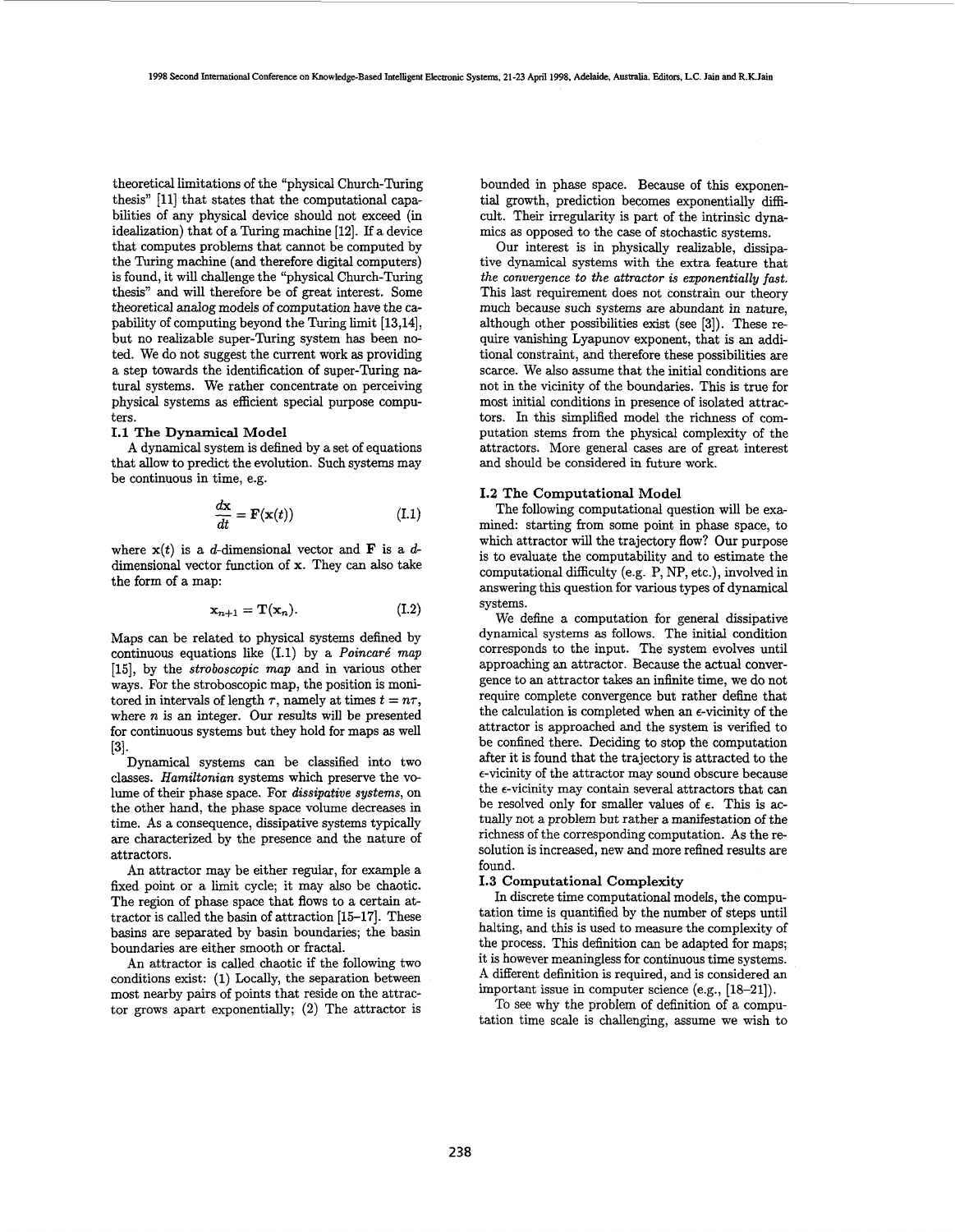describe computation by a system of the type (1.1). If **F** is multiplied by a constant *a,* the computation time changes but the complexity should stay unchanged. Our suggestion is to introduce a concept related to a natural physical time scale: this is the characteristic computation time scale that will be defined by the rate of convergence of the underlying physical system. The complexity of the process will be then measured **as** the time - quantified in multiples of the measured as the time  $-$  quantified in multiples of the time scale  $-$  required to complete the process. This definition is applied to both continuous and discrete time systems. For the discrete case the relation to the classical definition of computation time is transparent and the difference between these definitions is clear.

We next wish to emphasize the importance of having the input and output in form of bits, that is, the input to the machine can be thought of **as** a string of binary digits and the output adheres to the same restriction. The finiteness of the input and output is a crucial requirement in the theory of computing, assuring that the power of models is purely based on the internal structure rather than on higher input/output precision. The complexity of computation is defined with respect to the length of the input. We take a similar approach: to comply with the finiteness of input and output, and with the decision of ending a computation, *the computation in a dynamical system is defined relatively to a grid.* The spacing of the grid is of the order of the precision in the initial conditions. If the flow converges to some fixed point *x\*,* the output will be taken as the closest point on the grid. The convergence time  $t_c$  will be so that for all  $t > t_c$  the distance from the fixed point satisfies  $|x(t) - x^*| < \epsilon$ . The connection between the precision in the dynamical evolution and the number of bits in the input is given by the log ratio; that is, for grid spacing of size  $\epsilon$  the number of "input bits" is  $|\log \epsilon|$ .

We next define the characteristic time scale for our class of exponentially converging dissipative systems: assume first that the relevant stable attractor is a fixed point  $x^*,$  one can linearize (I.1) around this point, to obtain

$$
\delta \mathbf{x} = M \quad \delta \mathbf{x} \tag{I.3}
$$

where  $\delta x = x - x^*$  and *M* is the *stability matrix*. The eigenvalues of the stability matrix are the Lyapunov exponents (the fixed point is assumed to be stable, hence all these are negative). The rate of convergence is determined by the largest of them, that will be denoted by  $-\lambda$ . In the vicinity of the fixed point  $|\mathbf{x}(t) - \mathbf{x}^*| \sim e^{-\lambda t}$ , and  $1/\lambda$  is the characteristic time scale for convergence. Since the time spent near a fixed point dominates the elapsed time (unless the initial point is very close to the boundaries), we can choose  $1/\lambda$  as the formal characteristic time of the computation. It depends only on the nature of the fixed point and not on any details of the physical system. Obviously the numerical value of  $\lambda$  depends on the units used to measure time. The change of the time scale is equivalent to the multiplication of **F** in (1.1) by a scalar constant. Such a characteristic time scale will be found any time exponential convergence to an attractor takes place. It may be a fixed point, a periodic orbit or even a strange attractor. **A** similar definition can be introduced for maps. If there are several attractors the computation time will be defined as the smallest characteristic time.

Having this time scale, we can calculate the time complexity of the dynamical system. The *convergence time t,* is what it takes for the trajectory to flow from the initial point to the point where it terminates. It is

$$
t_c = t_{\epsilon} + t_f + t_B \tag{I.4}
$$

where  $t_{\epsilon}$  is the contribution from the linear regime (see  $(1.3)$ ),  $t_B$  is the contribution from the vicinity of the boundary, if the initial condition is there, while  $t_f$  is the contribution from the other regions. The convergence time  $t_c$  does not constitute the whole computation; one also has to verify that the computation has indeed ended. Here the differences between the complexity of the attractors come to sculpt the different computation classes in dynamical systems.

In this paper we illustrate how the theory can be used for flows to fixed points and to isolated chaotic attractors. For more applications see [3].

#### **11. COMPUTATION FOR SYSTEMS WITH A LYAPUNOV (ENERGY) FUNCTIONAL**

First we calculate explicit bounds on the computation time for simple systems for which a Lyapunov or energy functional satisfying

$$
\frac{dE(\mathbf{x}(t))}{dt} < 0 \tag{II.1}
$$

can be defined. In this case the flow (if it is bounded) is to fixed points. The fixed points of the continuous systems and of the corresponding discrete maps are exactly identical, since these are the zeros of **F.** 

When the phase space velocity of the trajectory  $\frac{dx}{dt}$ is found to be smaller than  $\epsilon$  (in appropriate units) for some time, it is likely that it is in the  $\epsilon$ -vicinity of a stable fixed point. For some problems it is known that the flow is only to stable fixed points [4]. For other situations, one may want to verify that it is indeed in the vicinity of such a point and not near the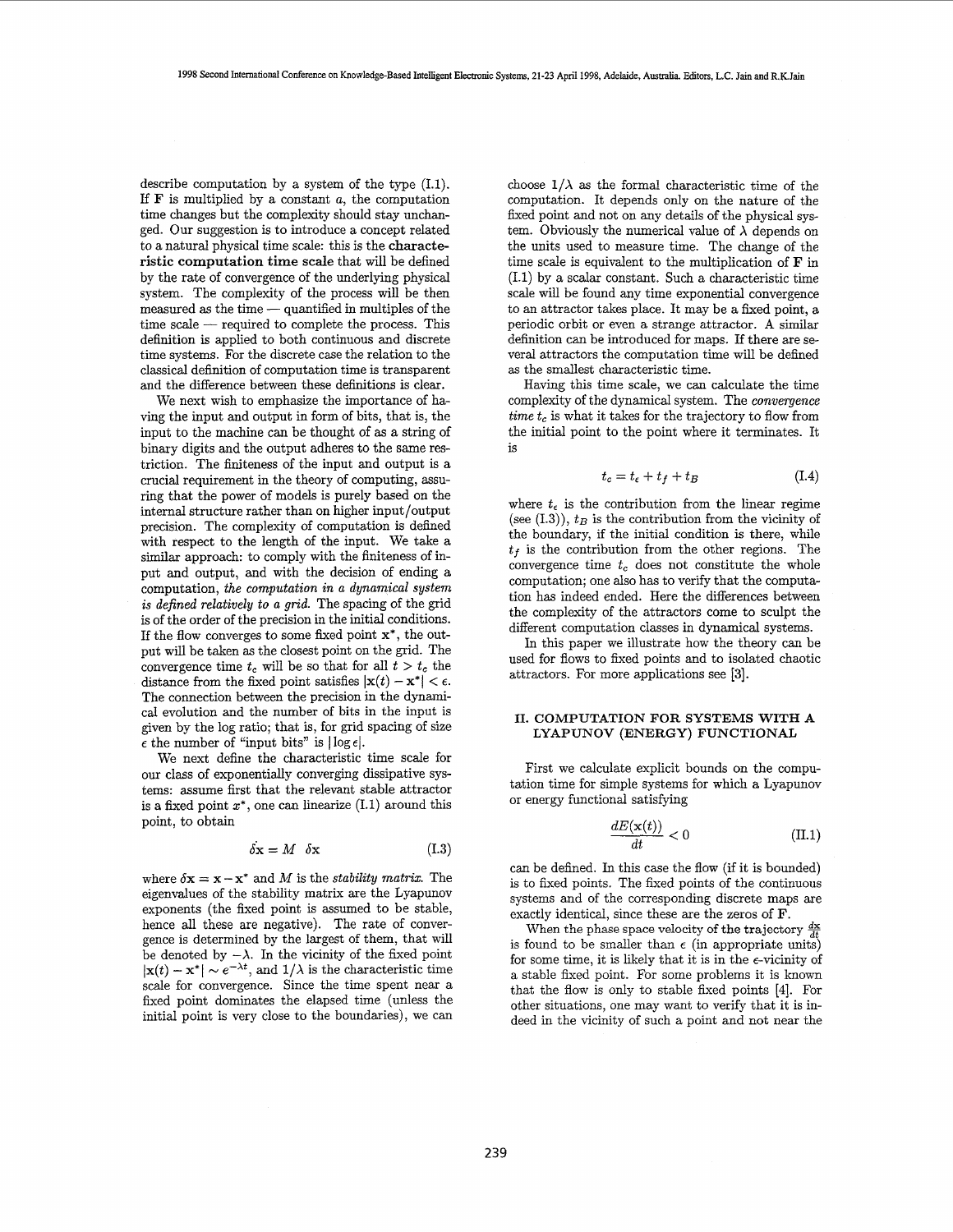stable manifold of a hyperbolic point. Our suggestion is to conduct a probabilistic check. Assume we want to validate convergence of the point  $\tilde{x}$  that is  $\epsilon$ -close to a suspected fixed pint. We create *k* new points  $\tilde{\mathbf{x}}_1, \dots, \tilde{\mathbf{x}}_k$  by adding to  $\tilde{\mathbf{x}}$  independent noise of strength up to  $\epsilon$ . Now the system is called repetitively on each of these points; each time it is stopped after time *t,*  to be specified later. Consequently a cluster of trajectories in a sphere of radius  $\epsilon$  around the fixed point is generated. If the fixed point is stable the sphere shrinks, while if it is hyperbolic it gets stretched in the unstable direction at the rate  $e^{\lambda_1 t}$ , where  $\lambda_1$  is the corresponding Lyapunov exponent. After a time of the order  $|ln \frac{\epsilon}{\lambda}|$  it reaches a distance  $\delta \gg \epsilon$  from the fixed point. For a hyperbolic point, there is a finite probability  $p$  to find one of the  $k$  trajectories at a distance between  $\delta$  and  $\frac{1}{2}\delta$  from the fixed point. If one of the trajectories is found at such a distance we conclude that the fixed point is unstable and continue the computation from **2** until it runs away to another fixed point. The probability that non of the trajectories reaches the distance between  $\delta$  and  $\frac{1}{2}\delta$  from an tories reaches the distance between  $\delta$  and  $\frac{1}{2}\delta$  from an unstable fixed point is  $(1-p)^k$ , that is exponentially small in *k*. Note that  $t_v = O(|log \epsilon|)$  and therefore the verification time  $t<sub>v</sub>$  is polynomial. It was assumed here that both  $\epsilon$  and  $\delta$  are in the linear regime where  $(1.3)$  holds.

We turn now to estimate the total time of computation for such systems. The various contributions to convergence time (1.4) are evaluated. The time it takes to flow through the linear region from a distance  $\delta$  of the stable fixed point to its  $\epsilon$ -vicinity is

$$
t_{\epsilon} = \frac{1}{\lambda} |ln \frac{\epsilon}{\delta}| \tag{II.2}
$$

where  $-\lambda$  is the largest Lyapunov exponent (note that all of them are negative). If the initial point is assumed to be in a narrow region of width  $\eta$  in the vicinity of the basin boundary,  $t_B \sim O(|ln \eta|)$ . If  $\epsilon \ll \eta$  the computation time is dominated by  $t_{\epsilon}$ . We focused in this work on these cases only. Since at the fixed point  $\frac{dE}{dt}$  vanishes, there exists a  $\delta$  so that when the distance from the fixed point is larger than  $\delta$ ,  $\left|\frac{dE}{dt}\right| > v_{\delta}$ , where  $v_{\delta}$  is a positive number. Consequently if  $\Delta E$ is the difference between the maximal and minimal values of  $E$ , the time of flow  $t_f$  from the initial point to the point of distance  $\delta$  from the fixed point satisto the point of distance  $\delta$  from the fixed point satisfies  $t_f < \frac{\Delta E}{v_s}$ . The exact value  $v_{\delta}$  depends on the particular system at hand.

We next estimate  $v_{\delta}$  for two examples: the gradient flow and the Hopfield neural network. By the chain rule we find

$$
\frac{dE}{dt} = \sum_{i} \frac{\partial E}{\partial x_i} \frac{dx_i}{dt}
$$
 (II.3)

that will be useful in what follows. We start with the gradient flow (such **as** in the case of a particle rolling down hill) which is defined by

$$
F_i \equiv \frac{dx_i}{dt} = -\frac{\partial E}{\partial x_i}.
$$
 (II.4)

In this case  $\frac{dE}{dt} = -|\mathbf{F}|^2$  and  $v_\delta$  is just the value of  $|\mathbf{F}(\mathbf{x}_{\delta})|^2$  at some point  $x_{\delta}$  at a distance  $\delta$  from the fixed point in its linear regime.

A more sophisticated example is the Hopfield network [7]. The continuous version of the Hopfield network is defined by

$$
\frac{dx_i}{dt} \equiv F_i = -x_i + \sum_j W_{ij} \sigma_j(x_i)
$$
 (II.5)

with symmetric weights  $W_{ij} = W_{ji}$  and  $\sigma_j(x_j) =$ *tanhxj.* Our analysis allows a generalized Hopfield model with the functions  $\sigma_i$  satisfying:

$$
(i) | \sigma_j | \leq 1;
$$
  
\n
$$
(ii) \frac{\partial \sigma_j(x)}{\partial x} > 0;
$$
  
\n
$$
e^{2\pi i/2} \to 0;
$$

 $(iii) \frac{\partial^2 \bar{\sigma}_j(x)}{\partial x^2}$  is negative for positive *x*, positive for negative *x* and tends to zero monotonically in the limits  $\pm\infty$ .

The energy *E* is defined here by:  $F_i = -\frac{1}{c} \frac{\partial E}{\partial \sigma_i}$ , where **c** is a positive constant, leading to

$$
\frac{dE}{dt} = -c \sum_{i} \left( \frac{\partial \sigma_i}{\partial x_i} \right) \left( \frac{dx_i}{dt} \right)^2 \tag{II.6}
$$

Because of condition *(ii),* the differential of the energy is indeed negative. One finds that  $v_{\delta}$  is proportional to  $|\mathbf{F}(\mathbf{x}_{\delta})|^2$ . The convergence time of the generalized Hopfield network is thus

$$
t_c \le t_{\epsilon} + t_B + C \frac{\Delta E}{|\mathbf{F}(\mathbf{x}_{\delta})|^2}
$$
 (II.7)

where  $x_{\delta}$  is some point in the linear regime of the fixed point and  $C$  is a constant.

We conclude that for systems with a decreasing energy functional the computation approaches a fixed point within a small precision  $\epsilon$  in time  $t_{\epsilon} = \frac{1}{\lambda} |ln \frac{\epsilon}{\lambda}|$ . The verification time is of the same order of magnitude. These systems are thus belonging to the computation class  $P_d$  of polynomial-dynamics, that correspond to the class P in the standard computation theory, if verification is not required **[4].** If it is required, these are belonging to  $BPP_d$  corresponding to BPP.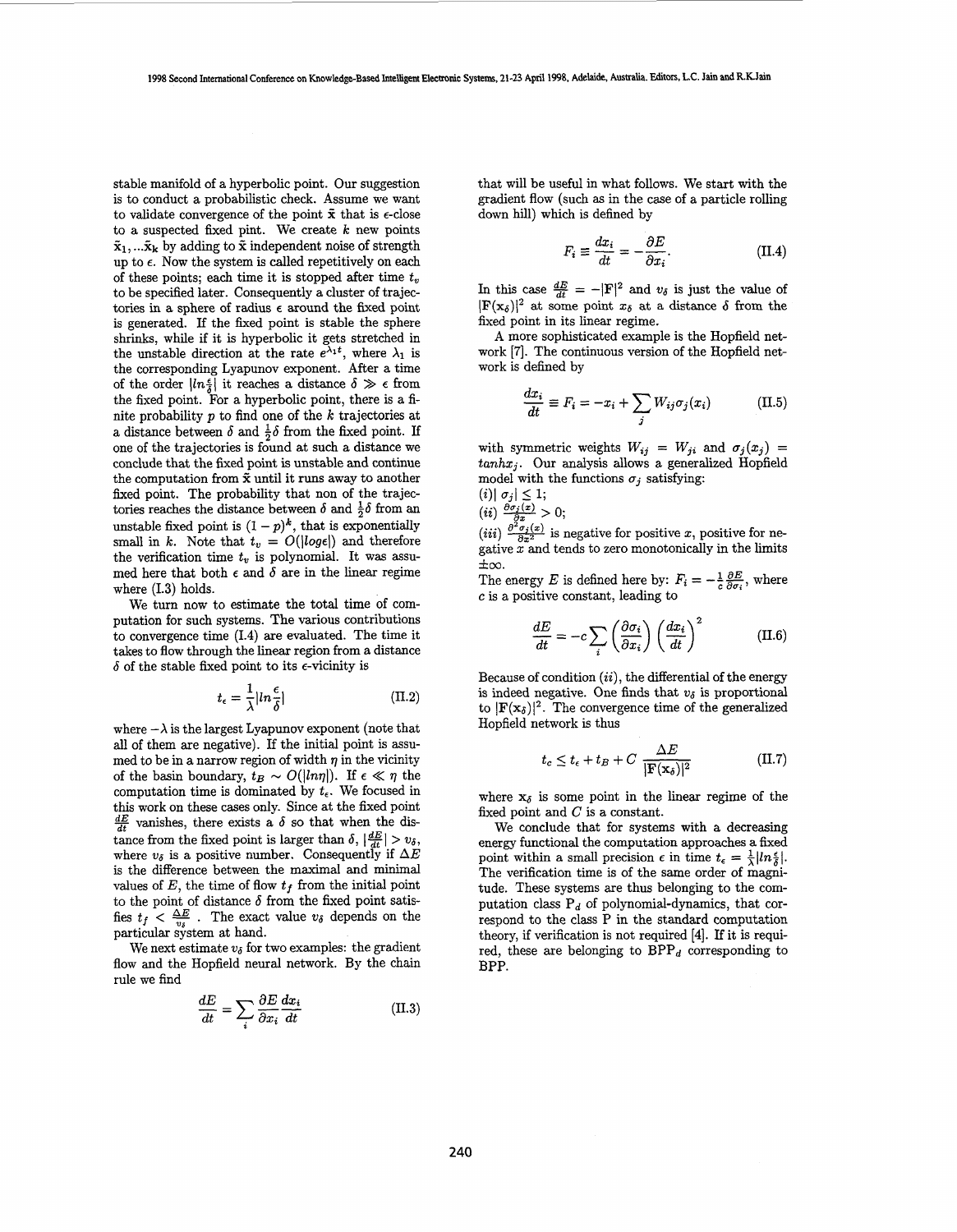$\mathcal{L}$ 

## **111. COMPUTATION FOR CHAOTIC SYSTEMS**

Often flow to chaotic strange attractors takes place. The behavior of a chaotic system can be very rich, exhibiting structures on all scales. These increasingly rich structures are revealed **as** the grid of resolution is decreased. Systems where the number of chaotic attractors is arbitrarily large can be found **[22,23]** and thus many possible output responses are possible in the associated computation. Such a situation can be found when weak dissipation is applied to a chaotic Hamiltonian system exhibiting complicated structures that consist of elliptic and hyperbolic fixed points as well **as** of chaotic layers. The Kolmogorov-Arnold-Moser and Poincare-Birkhoff theorems assure the existence of such structures **[15,24].** 

As in the case of regular attractors our focus is still on systems for which attractors are approached exponentially in time, namely as  $e^{-\lambda t}$ . The verification, though, is much harder here, causing longer total computation time: determining the location of the attractor within a precision  $\epsilon$ , may require exponentially long time for chaotic systems (it is polynomial for fixed points).

For many dynamical systems strange attractors are multifractal: their measure on various points is not uniform. Let the measure in a hypersphere of radius *<sup>E</sup>* on the attractor be  $\mu_i = e^{\alpha_i}$ . The measure is smallest in regions where  $\alpha_i = \alpha_{\text{max}}$ . The time it takes to reach the region of the smallest measure is inversely proportional to it. Therefore, the time required to compute the location of the attractor is

$$
t_A \sim \epsilon^{-\alpha_{\max}} = e^{\alpha_{\max} |\ln \epsilon|} \tag{III.1}
$$

Hence: if the attractors are known (for example, from previous calculations), and this exponential amount of information is kept, the computation time required to determine the attractor to which the flow takes place is proportional to  $\ln \epsilon$ . Otherwise, it is exponential in  $|\ln \epsilon|$ .

However we can do better than exponential time when the strange attractors are chaotic: consider the question "Does a given point **x** approach a typical isolated attractor  $\widetilde{\Phi}$  ? " The attractor is specified by one of its fixed points, we abuse the notation, using *Q!* both to denote the fixed point and its associated attractor. In addition to  $\Phi$  another real constant  $\nu$  is provided so that any periodic orbit that passes in the  $\nu$  neighborhood of  $\Phi$  is on the attractor as well. Now the problem is defined as follows:

Given an initial point with precision  $\epsilon$  decide whether this point is attracted to the  $\epsilon$  vicinity of the attractor  $\Phi$ .

We next show that this problem is in the class  $NP<sub>d</sub>$ for our model. This is the class of the dynamical systems corresponding to the class NP in the standard computational theory. Given an initial point **x,** there is a guess point y so that y is in the *U* neighborhood of *Q!* and also **y** belongs to a periodic orbit of length  $O(|\log \epsilon|)$ . These two properties are easy to verify and hence it is easy to know that y is on the attractor. Furthermore, the periodic orbit of the point **y**  is going to pass in the  $\epsilon$  vicinity of the trajectory of **x** in time  $O(\log \epsilon)$ , provided that **x** converges to the attractor associated with the point **9.** If such a point y is guessed, the affirmative answer can be indeed verified polynomially. For this purpose we proved the following lemma:

**Lemma III.1** There is a constant  $\nu$  such that for any initial point **x** in the basin of attraction of an isolated chaotic attractor, that is denoted by one of its fixed points  $\Phi$ , there is a point  $y_x$  so that:

- 1.  $y_x$  is in the *v*-vicinity of the fixed point  $\Phi$ .
- 2.  $\mathbf{y}_x$  is on a periodic orbit of length  $O(|\log \epsilon|)$ .
- **3.** The periodic orbit of (2) passes in the  $\epsilon$  vicinity of the trajectory starting from x (towards the attractor) in time up to  $\tilde{O}(|\log \epsilon|)$ .

The correctness of this lemma will validate the existence of such **y** and the fact that the above problem is indeed in  $NP<sub>d</sub>$ . The justification of the lemma relies on the exponential proliferation of periodic orbits **[3].** 

Is it possible to verify general chaotic attractors in deterministic polynomial time? For specific cases where a well defined structure is given by a simple rule an affirmative answer is possible. It is believed, however, that usually it is not the case.

Conjecture: Unless *all* chaotic attractors can be described by simple rules,  $P_d \neq NP_d$ 

*So* far it was assumed in our discussion that the attractors are isolated. Also the computational properties of intermingled attractors and attractors in crisis were studied **[3].** If the chaotic attractors are intermingled (riddled basins) only probabilistic computation can be defined. Chaotic systems which exhibit crisis demonstrate natural undecidable computation.

## **ACKNOWLEDGMENTS**

It is our great pleasure to thank **A.** Ben-Hur, C. Grebogi, B. Hunt, E. Ott, I. Procaccia and J.A. Yorke for informative and stimulating discussions and communications. We thank P. Orponen for initiating our general interest and suggesting our basic approach to